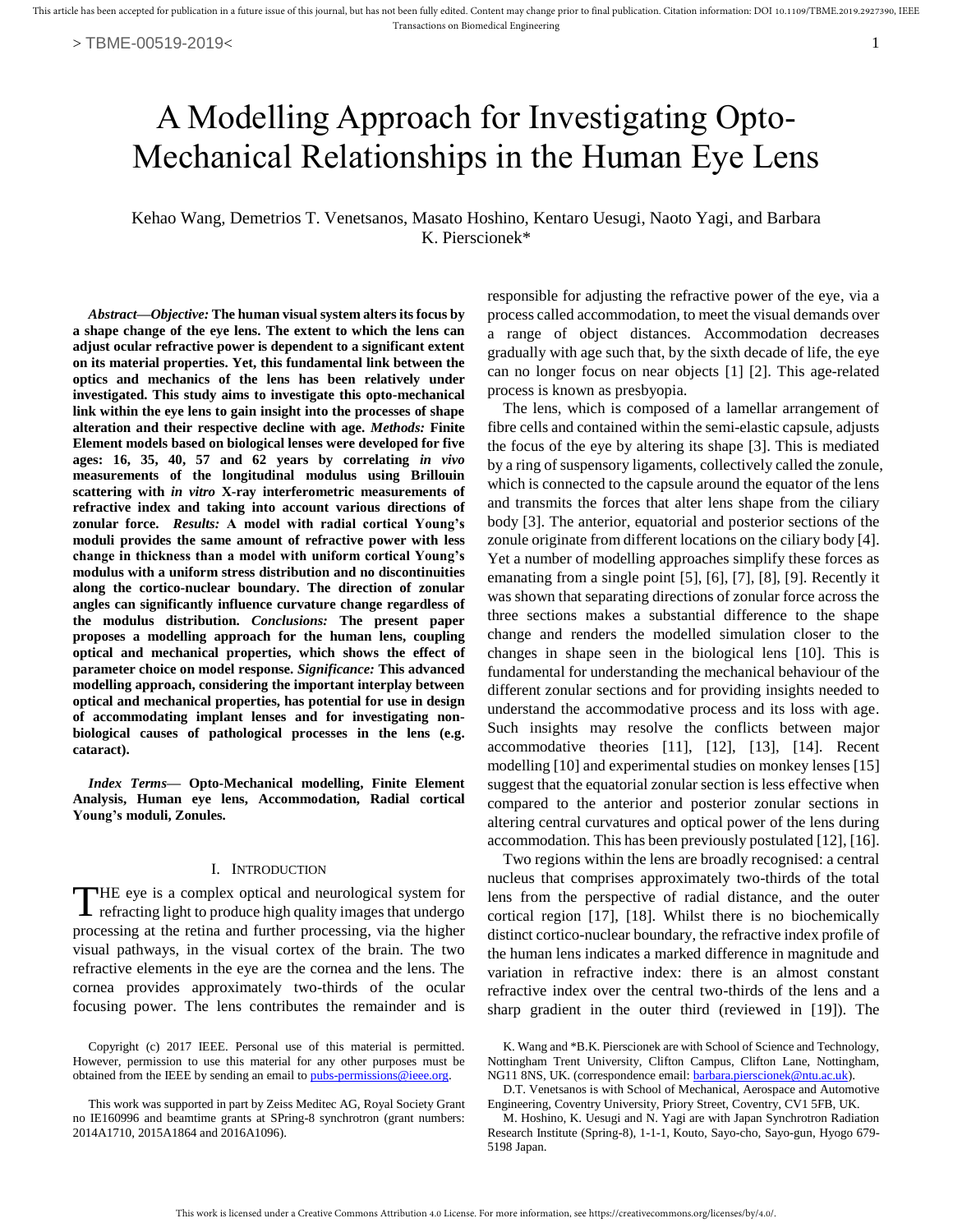refractive index is linearly related to the concentrations of lens proteins according to the Gladstone-Dale formula [20] indicating that this gradient is also linearly related to that of the protein concentration profile.

Mechanical properties in the living human eye lens have been measured recently using Brillouin scattering analysis [21]. The direct relationship between refractive index and elastic modulus are not known as it has not been possible to measure both properties in the same lens. However, profiles of longitudinal elastic modulus, measured along the optic axis of the lens using *in vivo* Brillouin scattering analysis [22], bear a close resemblance to refractive index distributions from *in vitro* samples measured using a phase contrast imaging modality: Xray Talbot interferometry [23]. Although light rays are utilized by both measuring techniques, the methods of application are different from one another. Brillouin scattering analysis relies on the frequency shift between incident light and scattered light caused by periodic modulations of refractive index by acoustic phonons [22], [24], [25]. This Brillouin shift is dependent on the propagation speed of the acoustic wave and can be converted to longitudinal modulus using the  $\rho/n^2$  ratio (where  $\rho$ is the density and *n* is the refractive index) of the sample. This was found to be a constant value across the whole lens [22], [25]. The X-ray Talbot grating interferometer consists of two transmission gratings (a phase and an absorption grating) that are used to create Moiré fringe patterns of X-ray beams after traversing the sample [26]. Moiré fringes are used to determine the spatially varying protein densities across the specimen from which refractive indices are calculated using the Gladstone-Dale formula [20], [27]. Both techniques have fine resolution: 60 μm for Brillouin analysis [22] and 5.5 μm for interferometric analysis [26]. The similarity between distributions of refractive index and longitudinal modulus provides a means of creating optically relevant and mechanically viable models. Such models, with gradient profiles, are needed to improve current understanding of cataract, and to facilitate the design of optically advanced, accommodating intraocular lenses.

Almost all previous modelling studies assumed uniform distributions of material properties in the lens nucleus and cortex, and used lens models based on limited ages [5], [6], [7], [8], [9]. This study describes advanced models that correlate distributions of material properties derived from *in vitro* optical measurements of refractive index [23] with *in vivo* mechanical analyses [22]. Finite Element lens models were created based on human lenses from five different ages, covering the age range from the second to the sixth decade of life. A parametric analysis of 990 different combinations of zonular angles and hence directions of force on the lens, was conducted for each model using an exhaustive search scheme developed in a previous study [10]. The resultant changes in lens thickness and stress field distributions were analysed to investigate the optomechanical relationship and how this may alter with age.

### II. METHOD

Lens models were developed based on human lenses aged: 16, 35, 40, 57 and 62 years and subjected to X-ray Talbot interferometric analysis to obtain refractive index and lens shape [23]. Two distributions of cortical Young's moduli were modelled for each age: (a) a uniform distribution and (b) a radial linear *nodal* distribution calculated from the longitudinal modulus measured using *in vivo* Brillouin scattering analysis [22] on lenses that covered a similar age range as in the optical study [23].



Fig. 1. Extraction of lens geometry of the 40-year-old lens [23] as an example with nuclear shape determined (a) by fitting contour corresponding to the central plateau region [23] and (b) by scaled down from the outer shape according to mechanical measurements by Besner *et al*. [22].

#### *A. Geometry of models*

Boundaries of the lens outer shape were taken from isoindicial contours of refractive index reported by Pierscionek *et al.* [23]. The contour corresponding to a minimum magnitude of refractive index, approximately 1.35 [23] was taken as the outer lens shape.

For each uniform model, the contour corresponding to the central plateau region, shown on the index profile of each lens in the sagittal plane along the central optical axes [23], was treated as the cortico-nuclear boundary. Fig. 1a shows an example of how these geometric parameters were extracted for a 40-year-old lens from X-ray interferometric analysis of the refractive index gradient.

For models with radially varying Young's moduli in the cortex, the nuclear boundary for each model was created by scaling the boundary of the outer lens using an age-related scaling ratio that was determined from Besner *et al.* [22]. A representative example for determining the nuclear shape by scaling is shown in Fig. 1b for the 40-year-old lens [23].

## *B. Analysis of mechanical and optical data*

The findings reported by Besner *et al*. [22] include detailed parameters describing the profile shapes of longitudinal moduli measured along the optical axis of each lens. For all 56 measured lenses, the Total Thickness *(TT)* and Nuclear Thickness *(NT)* can be determined using the following parameters:

$$
NT = x c_{pos} - x c_{ant} \tag{1}
$$

$$
TT = L_{ant} + L_{pos} + NT \tag{2}
$$

where  $xc_{pos}$ ,  $xc_{ant}$ ,  $L_{ant}$  and  $L_{pos}$  are parameters fully defined in [22]. The ratio *(NT/TT)* describes the nuclear to total lens thickness along the optic axis and is shown plotted against age in Fig. 2a. A linear regression analysis of data yields a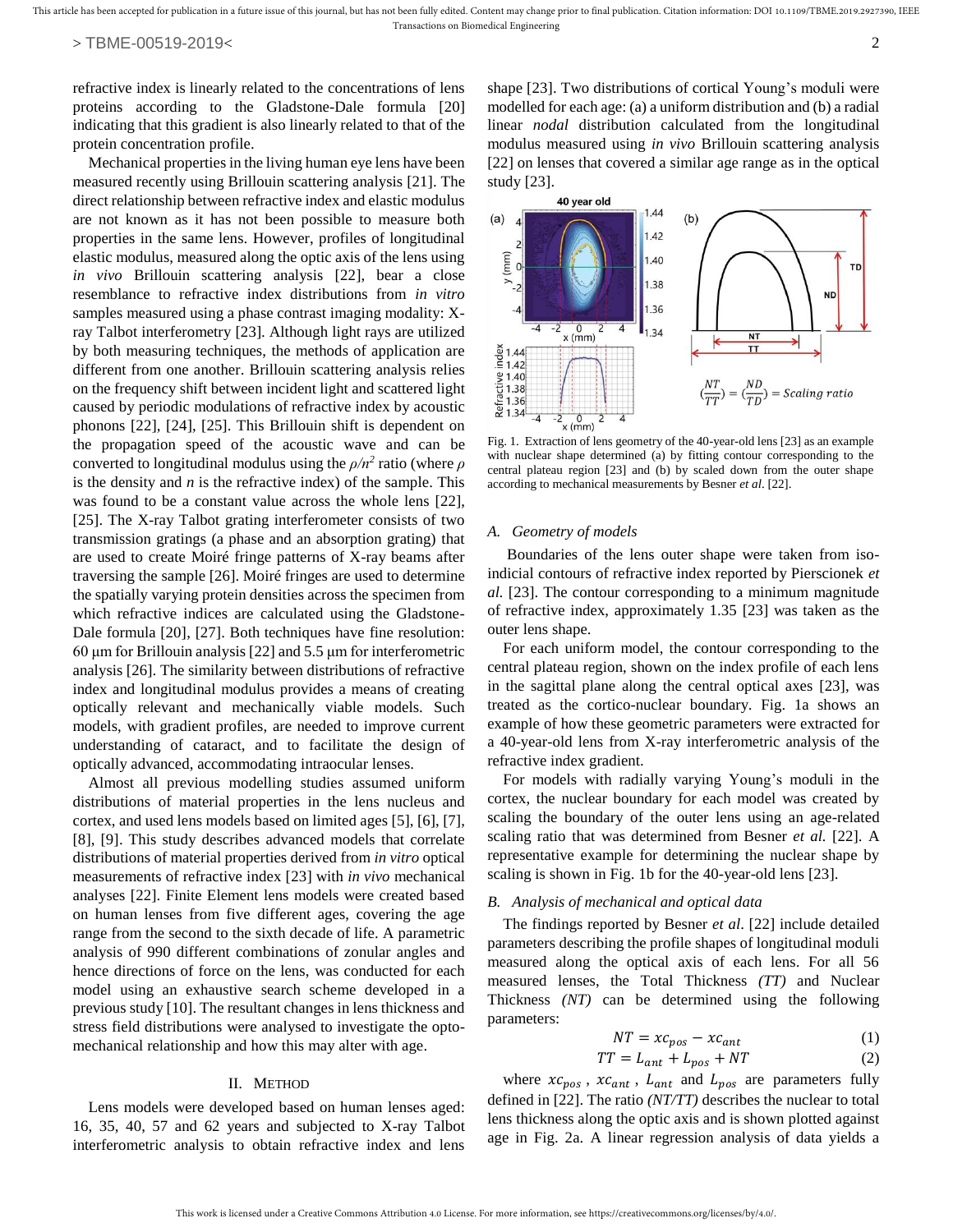relationship of *y=0.0031x+0.4712* between age and the *(NT/TT)* ratio, where *x* stands for age and *y* stands for the *(NT/TT)* ratio. The scaling ratio used to determine shapes of lens nuclei for radial models at each age was calculated from this equation and is given in Table I.



Fig. 2. Ageing trend of ratios describing nuclear to total lens proportions (a) in sagittal plane re-analyzed from Besner *et al*. [22] and (b) in both sagittal and equatorial planes re-analyzed from Pierscionek *et al*. [23].

The geometries of lenses used to measure refractive index by Pierscionek *et al*. [23], include profiles both along the optic axis and along the equatorial plane. The nuclear half-diameter (*ND*) and the total half-diameter (*TD*) for each lens were determined by measuring the central contour which corresponds to the plateau region of each refractive index profile (seen in Fig. 1a). The ratios (*NT/TT*) and (*ND/DD*) obtained from lens geometries for lenses up to 70 years of age are plotted against age in Fig. 2b.

TABLE I SCALING RATIOS, CAPSULAR THICKNESS AND CAPSULAR ELASTICITY OF LENS MODELS AT EACH AGE

|                         |       | Age  |      |      |      |      |
|-------------------------|-------|------|------|------|------|------|
|                         |       | 16   | 35   | 40   | 57   | 62   |
| Besner [22]             | NT/TT | 0.52 | 0.58 | 0.59 | 0.65 | 0.66 |
| Pierscionek             | NT/TT | 0.52 | 0.45 | 0.54 | 0.49 | 0.57 |
| [23]                    | ND/TD | 0.39 | 0.50 | 0.48 | 0.41 | 0.58 |
| Capsular thickness [µm] |       | 13   | 15   | 16   | 19   | 20   |

# *C. Material properties and opto-mechanical coupling*

According to the profiles of longitudinal modulus [22], the magnitude of the central plateau region for 56 lenses is within the range of  $3.278 \pm 0.081$  GPa with no age dependency. This value decreases continuously from the central plateau region toward the anterior and posterior pole of each lens to a minimum value within the range of  $2.498 \pm 0.139$  GPa [22]. Given that no age-related trend was observed, the average values at the central plateau and at the lens poles, 3.286 GPa and 2.471 GPa respectively, were used to construct the models. Recent studies [25], [28] have derived an empirical relationship between longitudinal modulus *M* and conventional low frequency modulus, i.e. Young's modulus *E* or shear modulus *G*. This log-log linear equation [25] is described as:

$$
log(M) = a log(G) + b \tag{3}
$$

where a and b are material dependent coefficients that were determined for porcine lenses: a=0.093 and b=9.29 [25] which have similar elastic shear moduli to young human lenses [29], [reviewed in 30]. Taking the eye lens as nearly incompressible [31], [32] Young's and shear modulus can be linearly related: *E=3G* [10], [30]. The calculated Young's moduli *E* at the central plateau and at the lens poles are 0.82 kPa and 0.04 kPa respectively.

Consistent with the findings by Besner *et al.* [22], no agerelated variations in material properties were considered in the present study. For both sets of models: those with uniform and those with a radial distribution of cortical Young's moduli, a value of 0.82 kPa was used in the lens nucleus. Models with a uniform cortical Young's modulus were given an average value, 0.43 kPa, of the maximum and minimum for each age. For models with radially varying cortical moduli, Young's modulus decreased linearly from 0.82 kPa in the nuclear region to 0.04 kPa at the lens surface (Fig. 3a).



Fig. 3. (a) Illustration of the linearly varying cortical Young's modulus within the lens (the colour bar on the right side shows the decreasing values from the nuclear to the external lens boundary), (b) corresponding discretized 35-yearold model with a zonular angle triplet of  $[10^{\circ}, 0^{\circ}, 24^{\circ}]$  (in black colour) and of  $[26^\circ, 0^\circ, 40^\circ]$  (in orange colour).

All models were discretized using a mapped mesh (Fig. 3b) with 97 nodes uniformly distributed both along the corticonuclear boundary and the external lens surface, forming a wellaligned radially distributed pattern of 97 groups of colinear nodes (Fig. 3a). A linear interpolation of Young's modulus was used for each nodal group with the maximum value assigned to the node on the nuclear-cortical boundary and the minimum value assigned to the node on the external lens boundary. Such a distribution forms iso-indicial contours of Young's modulus, which are similar to the distributions of optical refractive index [23]. The decreasing trend of Young's modulus is indicated using arrows with changing shades for five nodal groups (Fig. 3a).

Young's modulus was taken as 1.5 MPa [33] and 0.35 MPa [34] for lens capsules and zonular fibres, respectively, for all models and Poisson's ratio of 0.47 was used for both lens capsules [10] and zonular fibres [35]. All model sections were considered to be linear, elastic and isotropic.

#### *D. Model discretization and boundary conditions*

Axisymmetric models were created in ANSYS mechanical APDL (ver.18.1). Each lens model contains six different parts: the nucleus, cortex, capsule, an anterior zonular fibre, an equatorial zonular fibre and a posterior zonular fibre. The lens nucleus and cortex were meshed using 8-node axisymmetric elements (ANSYS element type: PLANE 183, KEYOPT(3)=1), the lens capsule was modelled using 3-node membrane elements (ANSYS element type: SHELL 209, KEYOPT(1)=1), the three bundles of zonular fibres were considered as three 2 node elements carrying tensional loads only (ANSYS element type: SHELL 208, KEYOPT $(1)=1$ , KEYOPT $(2)=0$ ). The total number of elements was 1515 and the total number of nodes was 7436 for each model. Zonular fibres were given a length of 1.5 mm and a thickness of 0.05 mm [36]. The three zonular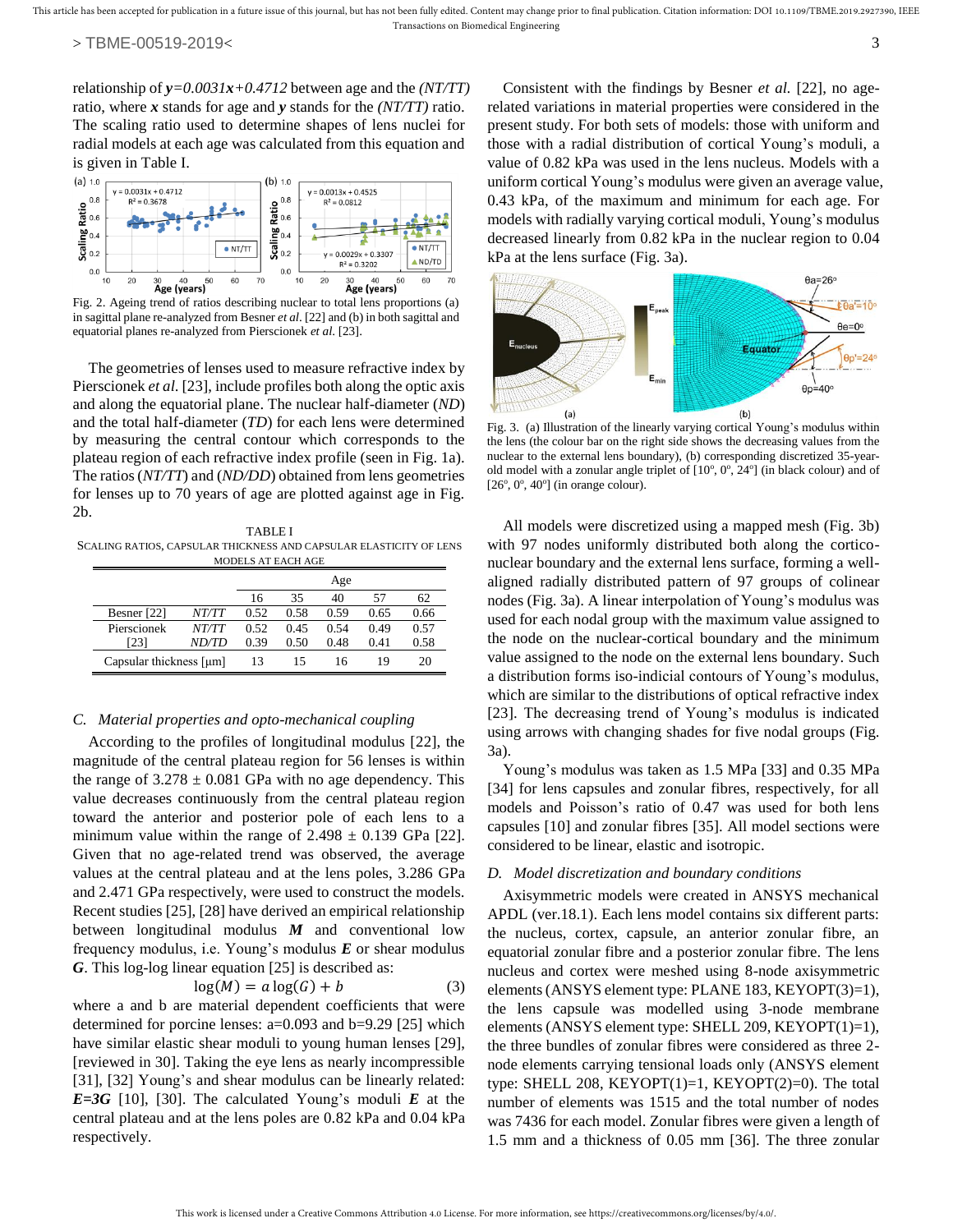sections were modelled such that their free endpoints were decoupled permitting movement in different directions. The coupling mechanism of the zonular-capsular anchoring points with surrounding nodes, shown in Fig. 3b, was the same as that described previously [10].

The nodes on the central axis were constrained in the horizontal direction and allowed a vertical translational degree of freedom. A total displacement of 0.5 mm [37], introduced in six even increments, was imposed on all models at the free endpoints of all zonular fibres and in the direction indicated by the orientation of a given fibre. The free endpoint of each zonular fibre had in-plane translational degrees of freedom.

#### *E. Applied procedure of exhaustive search*

The present study conducted an exhaustive search scheme introduced in a previous study [10] using two joint codes developed in MatLab (ver. 2017b) and in ANSYS Mechanical APDL (ver.18.1). With the MatLab code, three angles for the anterior, equatorial and posterior bundles of zonular fibres were generated and ANSYS was used, as an external FE solver, to run in batch mode. The ANSYS code was then applied to read the three zonular angles and build corresponding lens models using predefined information, i.e., the lens geometry, material properties, element types, meshing strategy and boundary conditions. This information was stored in an input file. Once the FE simulation with ANSYS was finished, the MatLab code was used to retrieve results from the FE analysis and perform post-processing analysis. The changes in the central radius of curvature of the lens along the external boundary of the lens (taken within a central 3mm diameter zone), the Central Optical Power (COP), the sagittal thickness of the nucleus and of the whole lens were calculated during the post-processing analysis and stored in an output file. The COP was calculated using the thick lens formula assuming an equivalent refractive index of 1.42 for each lens [19], [38]. This task indicated the successful completion of one cycle of the exhaustive search. The MatLab code then generated another set of zonular angles and entered the next cycle of the exhaustive search. The domain of the anterior zonular angle  $\theta_a$  (as seen in Fig. 3b) was between  $10^{\circ}$ to  $28^{\circ}$  towards the posterior of the eye (represented as  $[10^{\circ},$ 28<sup>o</sup>]); that of the equatorial zonular angle  $\theta_e$  (Fig. 3b) was [-10<sup>o</sup>, 10<sup>o</sup>] (the negative sign denoting the posterior direction and the positive sign denoting the anterior direction for *θ<sup>e</sup>* only) and that of posterior zonular angle  $\theta_p$  (Fig. 3b) was [24<sup>o</sup>, 40<sup>o</sup>] towards the anterior of the eye. The selection of the three angular domains was such that the zonules would not merge with the lens body during simulations for all the examined models. Considering the computation resources and time required to conduct the exhaustive search within the defined domains, a step size of 2 degrees was used for each zonular angle. This resulted in 990 combinations of zonular angles included in the search procedure for each examined model.

## III. RESULTS

For each model, the changes in thickness along the optical axis as a percentage of the total lens thickness and as a percentage of the nuclear thickness were calculated for all simulated combinations of zonular angles. The values were further averaged across the 990 angular combinations and plotted against age in Fig. 4. For models with radially varying cortical Young's moduli, the nuclei are stretched to a greater degree than the total lens for all ages (Fig. 4a). Models with a uniform cortical Young's modulus show a higher percentage of change in thicknesses of both the nucleus and the total lens (Fig. 4b). The youngest lens model has a greater change in thickness (Figs. 4a, b), but the difference is only slight for the set of models with a uniform cortical Young's modulus (Fig. 4b).



Fig. 4. Changes in lens thickness along the optic axis as percentages of the total and of the nuclear thickness plotted against age for all five aged models with (a) radial distribution of cortical Young's moduli and (b) uniform distribution of cortical Young's modulus.

Fig. 5 shows the change in COP versus the stretching increment, for each set of models. The curves correspond to models with a zonular angle triplet of  $[10^{\circ}, 0^{\circ}, 24^{\circ}]$ , i.e., the anterior, equatorial and posterior zonular angles, respectively. The selection of this combination of zonular angles provided the maximum change in COP amongst all 990 tested combinations for all ages.

The 16-year-old model stands out from the others with a substantially greater change in COP for every increment of stretch and shows more variation with stretch than any of the other models (Fig. 5). This applies whether the cortex is modelled with radially varying Young's moduli (Fig. 5a) or with a uniform Young's modulus (Fig. 5b). For older aged models: 35, 40, 57 and 62 years old, there is a general decrease in COP with stretching. Notably, for both sets of models, the first stretching increment results in an increase in COP for those aged 35, 40 and 62 years, with the latter showing the most marked increase of 1.2 dioptres (Fig. 5a, b).



Fig. 5. Changes in Central Optical Power (COP) versus stretching for both models with a zonular angle triplet of  $[10^{\circ}, 0^{\circ}, 24^{\circ}]$  and with both (a) radial distribution of cortical Young's modulus and (b) uniform distribution of cortical Young's modulus at all five ages.

Fig. 6 shows the COPs of five selected zonular angle triplets plotted against stretching for the 16-year-old model. With stretching, the COP undergoes less change with more convergent zonular angles than for less convergent zonular angles and this occurs for models with both distributions of cortical Young's moduli (Fig. 6a, b). Indeed, there is negligible difference in COP change between models with a uniform or a radially varying cortical Young's moduli. The influence of the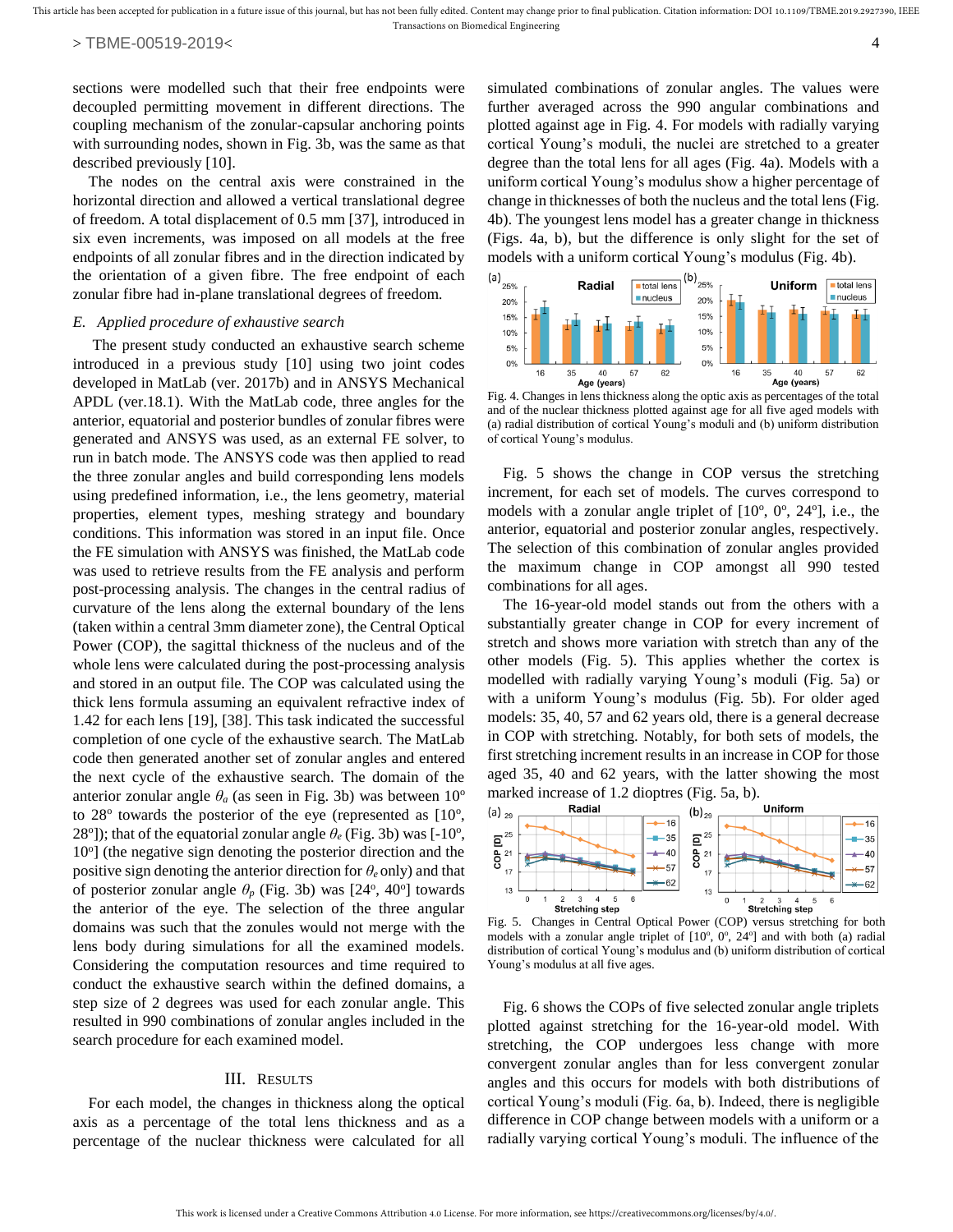equatorial zonular angle was not included; this part of the zonule has little effect on the curvature change. This is demonstrated in Tables II and III in the Appendix.



Fig. 6. Change in COP with stretching for models aged 16 years with (a) with radial distribution of cortical Young's moduli and (b) with a uniform distribution of cortical Young's modulus for 9 selected combinations of zonular angles ranging from (c)  $[10^{\circ}, 0^{\circ}, 24^{\circ}]$  to (d)  $[26^{\circ}, 0^{\circ}, 40^{\circ}]$ .

Comparisons of changes in radii of curvature, COP and internal stress distributions between models with all three sets of zonular bundles (triplet)  $[10^{\circ}, 0^{\circ}, 24^{\circ}]$  and with only anterior and posterior zonular bundles (doublet) [10°, 24°] are shown in Fig. 7 for the 16-year-old model with radial distribution of cortical Young's moduli. The models show the same changes in central anterior and posterior radii of curvature (Fig. 7a, b) as well as in COP (Fig. 7c) whether a triplet or doublet zonule is used. However, the model with the triplet zonule (Fig. 7d) has a greater displacement along the lens equator of 0.503 mm (the model with doublet zonule has a displacement of 0.305 mm) and higher stresses than the model with the doublet zonule (Fig. 7e) for the same degree of simulated stretch.

The internal stress (as von Mises stress in MPa) distributions for models with both radial and uniform distributions of cortical Young's moduli are shown in Fig. 8. For both sets of models, the highest stresses are seen in the lens nucleus. The stress distributions vary relatively gradually for models with radial cortical Young's moduli (Fig. 8a-e). Sharply changing stress patterns at the cortico-nuclear boundary are evident in models with uniform cortical Young's moduli (Fig. 8f-j); the greatest range of stress values is seen in the 16-year-old lens (Fig. 8f). The latter set of models have higher stress magnitudes in the lens cortex (Fig. 8f-j) than do models with radially varying cortical Young's moduli (Fig. 8a-e) for every age.

#### IV. DISCUSSION

The present study proposes a modelling concept including



Fig. 7. Comparisons between 16-year-old radial models with the equatorial zonule (EZ) included and excluded for (a) anterior radius of curvature, (b) posterior radius of curvature, (c) Central Optical Power, and von Mises stress (MPa) of model with (d) EZ included, (e) EZ excluded.

lens models with radial distribution of cortical Young's moduli that is akin to the distribution of optical properties across the lens [23]. The same magnitude of material properties was used for lens models with different geometries based on curvatures extracted from human lenses of varying ages [23]. Brillouin scattering, which measures longitudinal modulus across lenses *in vivo*, showed that the width of the central plateau increases with age (Fig. 2a) with no change in the magnitude [22], [39]. Optical measurements of refractive index distributions demonstrated a similar trend (Fig. 2b). By comparing Young's modulus and shear modulus measured using conventional low frequency stress-strain test to longitudinal modulus measured using high-frequency Brillouin scattering analysis, Scarcelli *et al.* [25] quantified a log-log linear relationship between the two types of moduli for fresh bovine and porcine lens specimens and determined their respective fitting coefficients (a and b in equation 3). The values are different between the two species [25]. Given the scarcity of human samples from young healthy donors, such a relationship has not been determined for human lenses. However, the similar magnitudes of shear moduli between porcine and young human lenses [29], [30] render the selection of parameters in the present study the best available choice.



Fig. 8. Stress distributions (von Mises Stress in MPa) for models at five simulated ages with two distributions (radial and uniform) of cortical Young's modulus.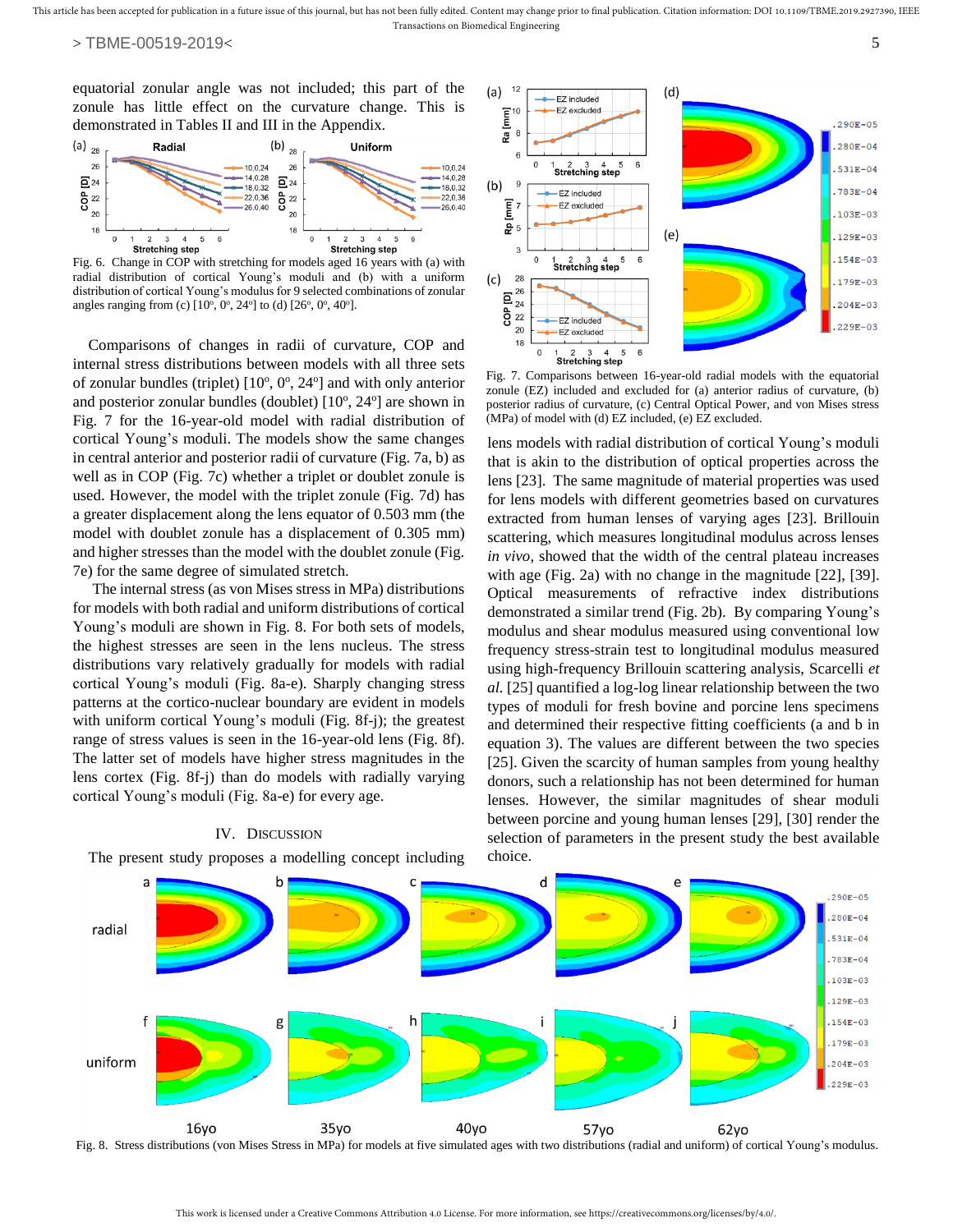Applying simulated stretching of 0.5 mm at six equal increments to each zonular section, to induce changes in shape within the range measured clinically [37], [40], shows a greater change in nuclear thickness than in total lens thickness when the cortical Young's modulus has radially varying values (Fig. 4a) This concurs with earlier observations of the lens nucleus during accommodation [17], [41], [42], [43]. The effect of a radially varying Young's modulus in the cortex is also evident with respect to deformation: a lower degree of shape change is needed to produce a similar amount of change in COP from a model with a radially varying cortical Young's modulus, compared to a uniform cortical Young's modulus (Fig. 5).

The 16-year-old model demonstrates the maximal change in COP (Fig. 5) which adheres to the physiological situation given the loss of accommodative ability with age [44]. Since all models had the same magnitude of Young's moduli, the results suggest that the shape differences are the major contributing factor for age-related differences that are found in the living eye. Current definitions of lens nucleus and cortex are inconclusive [18], [45] with the plateau region where the refractive index is constant (corresponding to a similar trend in Young's modulus) accepted as the nucleus [19], [23]. Whilst there is a hint of an increasing proportion of nucleus to total lens size with age (Fig. 2), the results show individual variations. A decrease in thickness of the total lens and of the nucleus with simulated stretching is most evident in the youngest lens and decreases, with age, for models with gradient cortical Young's moduli (Fig. 4a). This ageing change is not as apparent for models with uniform cortical moduli (Fig. 4b). Changes in thickness in response to simulated forces are indicative of changes in overall moduli of elasticity. Clearly, an increase in overall size of the lens with age does not alter the overall modulus; the presence of a gradient modulus in the cortex has a far greater effect.

The semblance of a turning point (an initial increase and then a decrease in COP with stretching) is seen in Fig. 5. The incremental increase is very small and the greatest power changes in the 62-year-old lens models are around 1.2 dioptres. It has been noted in a previous numerical modelling study on a 29-year-old lens where for a similar displacement as this study, the initial response to stretch was an increase in power of around 4 dioptres [46]. The stretching force in that study was mediated via an anterior and posterior zonule and emanated from a single point [46]. The geometries of the lens models were based on *post-mortem* lenses [23] and hence freed from tension imposed on lenses *in vivo* by the ciliary muscle and zonule. The assumption used by almost all of the previous modelling studies [5], [7], [47], [48] was that the *in vitro* lenses are in the fully accommodative state. An opposing study showing that the *post-mortem* lenses with a mean optical power of 19.8±1.7 dioptres are actually in unaccommodative states [49]. The COPs of the lens models based on *in vitro* lenses (not under zonular tension) aged between 35 to 62 years were found to be around 20 dioptres when calculated using the thick lens formula [38] (Fig. 5). Further investigations are needed to better determine whether the increase in COP, at this first stretching increment, is an indication of the models entering from *postmortem* (stress-free) states to the fully accommodative *in vivo* state (minimal stress) or rather that of lens change for low levels of accommodation, i.e. below 2 dioptres.

Results in Fig. 6 confirm that the angle at which zonular fibres mediate the force from the ciliary muscle is critical in the amount of power change and pertinent to geometrical changes with age. Recent studies [50] found that the ciliary muscle undergoes an apparent anterior and inward movement with age, which concurs with seminal work showing an anterior zonular shift with age [51]. The concomitant closer movement of different zonular attachments could contribute to the accommodative loss with age. Future designs of artificial intraocular lenses should consider the force applications and the directions of different zonular forces if there is to be any effective restoration of accommodative capacity of lenses after implant surgery.

Previous studies on two models aged 16 and 35 years, demonstrated that a closer fit to *in vivo* data [10], [52] can be obtained when modelling anterior, equatorial and posterior zonular sections with separate directions of stretch than with a single direction [10]. The equatorial zonule has significantly less influence on the change in surface curvatures and optical powers than do the anterior and posterior zonular sections [52]. This is demonstrated in the present study: models with or without the equatorial zonule have the same change in surface curvature and COP with simulated stretching (Fig. 7a-c); altering equatorial zonular angle alone has less influence on the surface curvatures of models with both radial and a uniform cortical Young's modulus (Appendix Table II and III). However, whilst there is no change in the optics, there are differences in the mechanical factors: the stresses are greater with a zonular triplet i.e., with an equatorial component, than without (Fig. 7d, e).

Subjected to the same level of stretching, the 16-year-old model shows the greatest stresses compared to other aged models. This is because this lens has the smallest dimensions. Models with a gradient of Young's modulus in the cortex (Fig. 8 a-e) show that the youngest lens has a more even distribution of stresses across the tissue and that in older models there are lower stresses but these appear as regions of relatively higher values in the equatorial region of the lens nucleus. The trend is very general given individual variations in lens size. Models with a uniform distribution of cortical Young's modulus show less consistency between stress distributions and age (Fig. 8f-j). The construction of many more models based on very large numbers of lenses, are needed to indicate any general trends.

The significant difference between models with a uniform distribution of Young's modulus in the cortex and models with radial distribution of Young's modulus in the cortex is seen with respect to the stress distributions. A model with uniform cortical Young's modulus gives a less even distribution of stress and hence higher stresses in the lens cortex than does a model with a radially varying distribution. Similar findings were reported in previous studies [52], [53]. Nonetheless, small regions of higher stress can be found in both sets of models around the cortico-nuclear boundary in the equatorial region. This area has been shown to have cortical opacities that cause light-scattering [54]. Cells are mechanosensitive [55] and they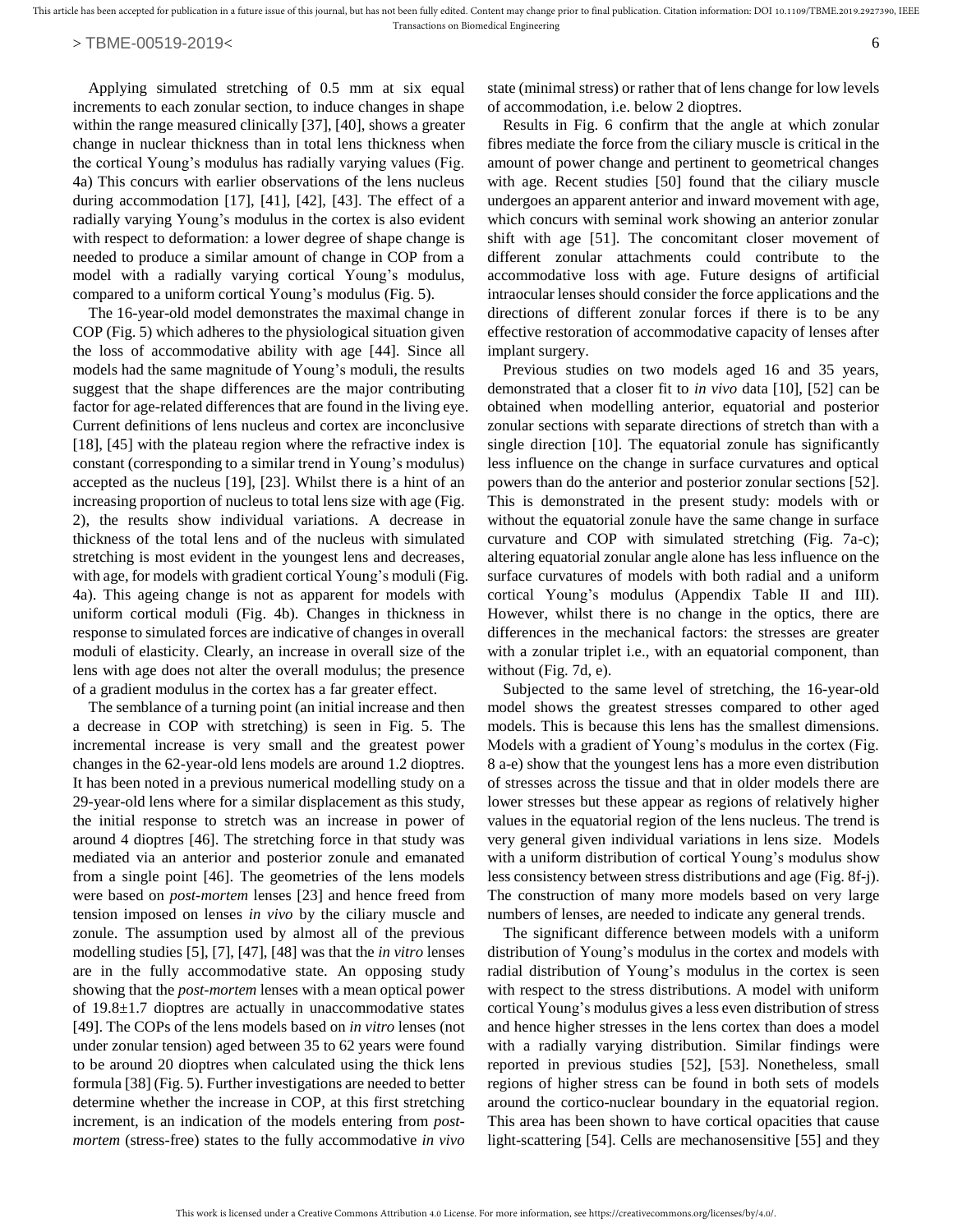will collectively respond to regional perturbations to their environment, whether these are caused by physiological, biochemical or physical (mechanical) effects. Unlike nuclear cataract, which is a homogenous process associated with protein aggregation, cortical cataract has been related to stress damage occurring as a result of continued accommodative effort [54], [56]. The variations in cortical Young's modulus seen *in vivo* [22] and the effect of the equatorial zonule, albeit playing a lesser role in optical change with accommodation than other zonular sections, may be a biological means of protecting the lens from what would otherwise be more frequently

### V. CONCLUSIONS

occurring mechanically induced cataract.

We propose an approach that couples mechanical and optical properties in the construction of human lens models representing different ages and accommodative capacities. Models with cortical Young's moduli have a more uniform stress distribution and require less thickness change to produce similar refractive change than models with uniform cortical Young's moduli. Age-related changes in lens geometry are a major contributing factor to accommodative loss but do not completely explain the development of presbyopia. Simulations for a range of zonular angle combinations, indicate that attachment locations of different zonular sections to the ciliary muscle are crucial for predicting lens accommodative capacity.

## **APPENDIX**

Table II presents anterior radius of curvature of lens models at all ages for nine selected combinations of zonular angles with each of two simulated distributions of cortical Young's moduli.

| TABLE II                                                         |
|------------------------------------------------------------------|
| ANTERIOR RADIUS OF CURVATURE OF UNDEFORMED AND DEFORMED LENS     |
| MODELS WITH TWO DISTRIBUTIONS OF CORTICAL YOUNG'S MODULI AT FIVE |

| AGES.                                  |      |      |      |      |      |  |  |
|----------------------------------------|------|------|------|------|------|--|--|
| Zonular angles                         | 16   | 35   | 40   | 57   | 62   |  |  |
| Undeformed [mm]                        |      |      |      |      |      |  |  |
|                                        | 7.1  | 10.6 | 13.1 | 11.0 | 16.6 |  |  |
| Radial model [mm]                      |      |      |      |      |      |  |  |
| $[10^{\circ}, -6^{\circ}, 24^{\circ}]$ | 9.9  | 12.1 | 12.9 | 12.7 | 13.8 |  |  |
| $[10^{\circ}, 0^{\circ}, 24^{\circ}]$  | 10.0 | 12.1 | 12.9 | 12.7 | 13.8 |  |  |
| $[10^{\circ}, 6^{\circ}, 24^{\circ}]$  | 10.0 | 12.1 | 13.0 | 12.7 | 13.8 |  |  |
| $[18^\circ, -6^\circ, 32^\circ]$       | 8.7  | 10.5 | 11.1 | 11.2 | 11.9 |  |  |
| $[18^{\circ}, 0^{\circ}, 32^{\circ}]$  | 8.8  | 10.6 | 11.1 | 11.3 | 11.9 |  |  |
| $[18^\circ, 6^\circ, 32^\circ]$        | 8.8  | 10.6 | 11.2 | 11.3 | 11.9 |  |  |
| $[26^{\circ}, -6^{\circ}, 40^{\circ}]$ | 7.7  | 9.2  | 9.6  | 10.0 | 10.3 |  |  |
| $[26^{\circ}, 0^{\circ}, 40^{\circ}]$  | 7.7  | 9.3  | 9.7  | 10.0 | 10.3 |  |  |
| $[26^{\circ}, 6^{\circ}, 40^{\circ}]$  | 7.7  | 9.3  | 9.7  | 10.0 | 10.4 |  |  |
| Uniform model [mm]                     |      |      |      |      |      |  |  |
| $[10^{\circ}, -6^{\circ}, 24^{\circ}]$ | 10.6 | 13.0 | 13.8 | 13.7 | 14.8 |  |  |
| $[10^{\circ}, 0^{\circ}, 24^{\circ}]$  | 10.7 | 13.0 | 13.9 | 13.7 | 14.8 |  |  |
| $[10^{\circ}, 6^{\circ}, 24^{\circ}]$  | 10.7 | 13.0 | 13.9 | 13.7 | 14.9 |  |  |
| $[18^\circ, -6^\circ, 32^\circ]$       | 9.3  | 11.3 | 11.9 | 12.1 | 12.7 |  |  |
| $[18^\circ, 0^\circ, 32^\circ]$        | 9.4  | 11.3 | 12.0 | 12.1 | 12.8 |  |  |
| $[18^\circ, 6^\circ, 32^\circ]$        | 9.4  | 11.4 | 12.0 | 12.1 | 12.8 |  |  |
| $[26^{\circ}, -6^{\circ}, 40^{\circ}]$ | 8.2  | 9.9  | 10.3 | 10.6 | 11.0 |  |  |
| $[26^{\circ}, 0^{\circ}, 40^{\circ}]$  | 8.2  | 9.9  | 10.4 | 10.7 | 11.0 |  |  |
| $[26^{\circ}, 6^{\circ}, 40^{\circ}]$  | 8.2  | 9.9  | 10.4 | 10.7 | 11.0 |  |  |

Table III presents posterior radius of curvature of lens models at all ages for nine selected combinations of zonular angles with each of two simulated distributions of cortical Young's moduli.

TABLE III POSTERIOR RADIUS OF CURVATURE OF UNDEFORMED AND DEFORMED LENS MODELS WITH TWO DISTRIBUTIONS OF CORTICAL YOUNG'S MODULI AT FIVE

| AGES.                                  |     |     |     |     |     |  |  |  |
|----------------------------------------|-----|-----|-----|-----|-----|--|--|--|
| Zonular angles                         | 16  | 35  | 40  | 57  | 62  |  |  |  |
| Undeformed [mm]                        |     |     |     |     |     |  |  |  |
|                                        | 5.3 | 6.7 | 5.8 | 6.6 | 6.0 |  |  |  |
| Radial model [mm]                      |     |     |     |     |     |  |  |  |
| $[10^{\circ}, -6^{\circ}, 24^{\circ}]$ | 6.9 | 7.9 | 7.7 | 8.2 | 7.4 |  |  |  |
| $[10^{\circ}, 0^{\circ}, 24^{\circ}]$  | 6.9 | 7.9 | 7.7 | 8.2 | 7.4 |  |  |  |
| $[10^{\circ}, 6^{\circ}, 24^{\circ}]$  | 6.9 | 7.9 | 7.7 | 8.2 | 7.4 |  |  |  |
| $[18^\circ, -6^\circ, 32^\circ]$       | 6.3 | 7.2 | 7.0 | 7.6 | 6.9 |  |  |  |
| $[18^\circ, 0^\circ, 32^\circ]$        | 6.3 | 7.2 | 7.0 | 7.6 | 6.9 |  |  |  |
| $[18^\circ, 6^\circ, 32^\circ]$        | 6.3 | 7.2 | 6.9 | 7.6 | 6.9 |  |  |  |
| $[26^{\circ}, -6^{\circ}, 40^{\circ}]$ | 5.8 | 6.7 | 6.4 | 7.1 | 6.4 |  |  |  |
| $[26^{\circ}, 0^{\circ}, 40^{\circ}]$  | 5.8 | 6.7 | 6.4 | 7.1 | 6.4 |  |  |  |
| $[26^{\circ}, 6^{\circ}, 40^{\circ}]$  | 5.8 | 6.7 | 6.4 | 7.1 | 6.4 |  |  |  |
| Uniform model [mm]                     |     |     |     |     |     |  |  |  |
| $[10^{\circ}, -6^{\circ}, 24^{\circ}]$ | 7.0 | 8.0 | 7.8 | 8.3 | 7.4 |  |  |  |
| $[10^{\circ}, 0^{\circ}, 24^{\circ}]$  | 7.0 | 8.0 | 7.7 | 8.3 | 7.4 |  |  |  |
| $[10^{\circ}, 6^{\circ}, 24^{\circ}]$  | 7.0 | 8.0 | 7.7 | 8.2 | 7.4 |  |  |  |
| $[18^\circ, -6^\circ, 32^\circ]$       | 6.4 | 7.3 | 7.0 | 7.6 | 6.8 |  |  |  |
| $[18^{\circ}, 0^{\circ}, 32^{\circ}]$  | 6.3 | 7.3 | 7.0 | 7.6 | 6.8 |  |  |  |
| $[18^\circ, 6^\circ, 32^\circ]$        | 6.3 | 7.3 | 7.0 | 7.6 | 6.8 |  |  |  |
| $[26^{\circ}, -6^{\circ}, 40^{\circ}]$ | 5.9 | 6.8 | 6.4 | 7.1 | 6.4 |  |  |  |
| $[26^{\circ}, 0^{\circ}, 40^{\circ}]$  | 5.9 | 6.7 | 6.4 | 7.1 | 6.4 |  |  |  |
| $[26^{\circ}, 6^{\circ}, 40^{\circ}]$  | 5.9 | 6.7 | 6.4 | 7.1 | 6.4 |  |  |  |

#### **REFERENCES**

- [1] D. Borja *et al.*, "Optical power of the isolated human crystalline lens," *Invest. Ophthalmol. Vis. Sci.,* vol. 49, no. 6, pp. 2541-2548, Mar. 2008.
- [2] A. Glasser and M. C. Campbell, "Presbyopia and the optical changes in the human crystalline lens with age, " *Vision Res.,* vol. 38, no. 2, pp. 209-229, Jan. 1998.
- [3] A. J. Bron, *Wolff's Anatomy of the Eye and Orbit.* 8th ed., CRC Press, 1998.
- [4] P. N. Farnsworth and P. Burke, "Three-dimensional architecture of the suspensory apparatus of the lens of the rhesus monkey," *Exp. Eye Res.,* vol. 25, no. 6, pp. 563-576, Dec. 1977.
- [5] H. J. Burd, S. J. Judge and J. A. Cross, "Numerical modelling of the accommodating lens," *Vision Res.,* vol. 42, no. 18, pp. 2235- 2251, Aug. 2002.
- [6] R. Martin *et al*., "Comparison of the accommodation theories of Coleman and of Helmholtz by finite element simulations," *Vision Res.*, vol. 45, no. 22, pp. 2910-2915, Oct. 2005.
- [7] A. Abolmaali, R.A. Schachar and T. Le, "Sensitivity study of human crystalline lens accommodation," *Comput. Methods Programs Biomed.*, vol. 85, no. 1, pp. 77-90, Sep. 2007.
- [8] D. van de Sompel *et al*., "Model of accommodation: Contributions of lens geometry and mechanical properties to the development of presbyopia," *J. Cataract Refract. Surg.*, vol. 36, no. 11, pp. 1960- 1971, Nov. 2010.
- [9] H.M. Pour *et al.*, "Stretch-dependent changes in surface profiles of the human crystalline lens during accommodation: A finite element study," *Clin. Exp. Optom.*, vol. 98, no. 2, pp. 126-137, Mar. 2015
- [10] K. Wang *et al.*, "The importance of parameter choice in modelling dynamics of the eye lens," *Sci. Rep.*, vol. 7, no. 1 pp. 16688, Nov. 2017.
- [11] H. v. Helmholtz, "Uber die Akkommodation des Auges," *A. v. Graefe's Arch. Klin. Ophthalmol.,* vol. 1, pp. 1-74, 1855.
- [12] R. A. Schachar, "Zonular function: a new hypothesis with clinical implications," *Ann. Ophthalmol.,* vol. 26, no. 2, pp. 36-38, Mar-Apr. 1994.
- [13] M. Tscherning, *Physiologic Optics: dioptrics of the eye, functions of the retina, ocular movements and binocular vision.* Authorized